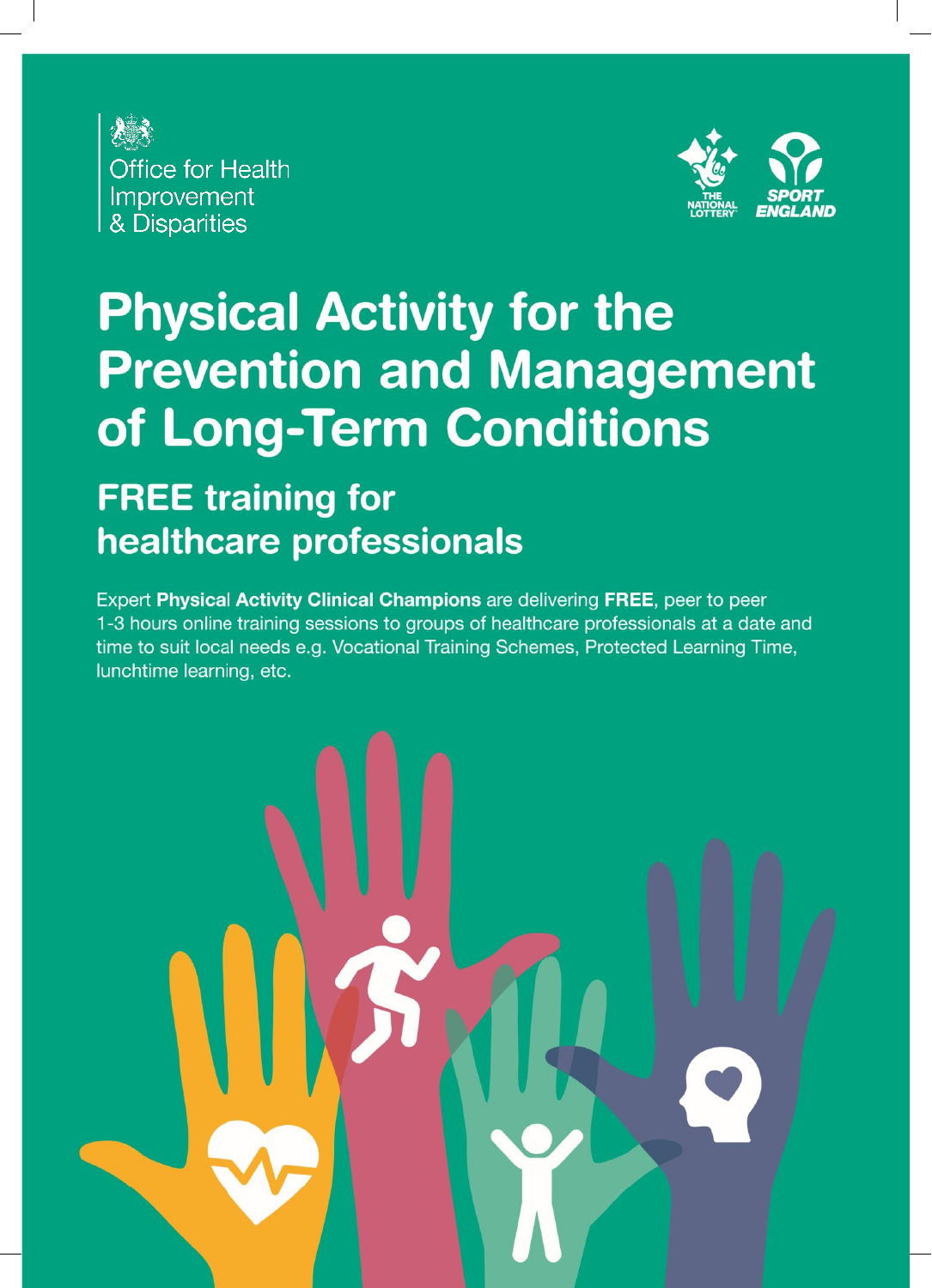### **Supporting healthcare professionals to improve patient care and outcomes**

Around **1 in 3 men and half of women** are not achieving recommended levels of activity for good health, with people with long term conditions twice as likely to be amongst the least active. Physical activity is incorporated across NICE clinical guidance, with evidence suggesting **1 in 4 people** would be more active if advised by a GP or nurse.

However, **70-80% of GPs** do not speak about the benefits of physical activity to patients. This can be associated with knowledge, skills and confidence gaps across HCPs. For example, a survey of **1,000 GPs found**:

- **Less than half (44%)** of GPs are confident speaking about physical activity with patients
- **Over half (55%) of GPs** had had no specific training on physical activity in patient care
- **4 in 5 (80%) of GPs** not familiar with the UK Chief Medical Officers' guidelines

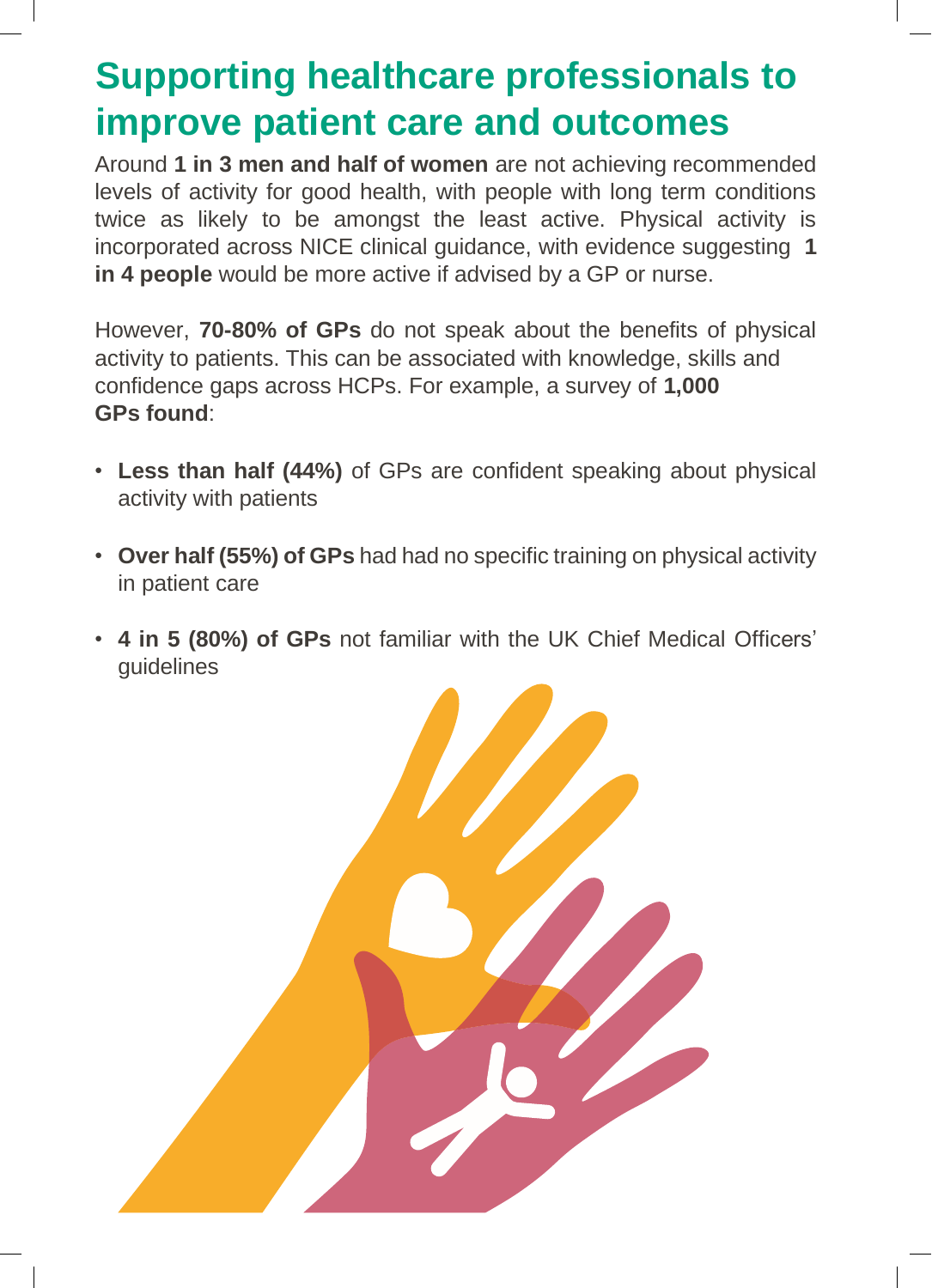## **Benefits of training**

Attending this FREE online training provides the opportunity to:

- **Access evidence-based resources** proven to increase knowledge and confidence, and support clinical practice in line with guidance (e.g. NICE)
- **Improve management and care** of patients with 30+ long-term conditions (e.g. CVD, type 2 diabetes, depression, MSK issues, some cancers).
- **Help reduce service demand** and costs i.e. the ~£0.9bn annual cost to the NHS associated with insufficient physical activity

## **The evidence**

Over 25,000 HCPs have been trained so far. An independent evaluation demonstrated improvements in participant knowledge, confidence and frequency of patient physical activity conversations:

- **84% agreed** the training was useful in their work
- **91% would recommend** the training to their colleagues
- **40% of HCPs** were having more conversations with their patients about physical activity post-training

**"I found the session to be really inspiring both professionally and personally. I have reflected on it a lot since and it has definitely changed my practice."**

**"Engaging throughout really helped me to re-evaluate my views on physical activity and the benefits it has."**